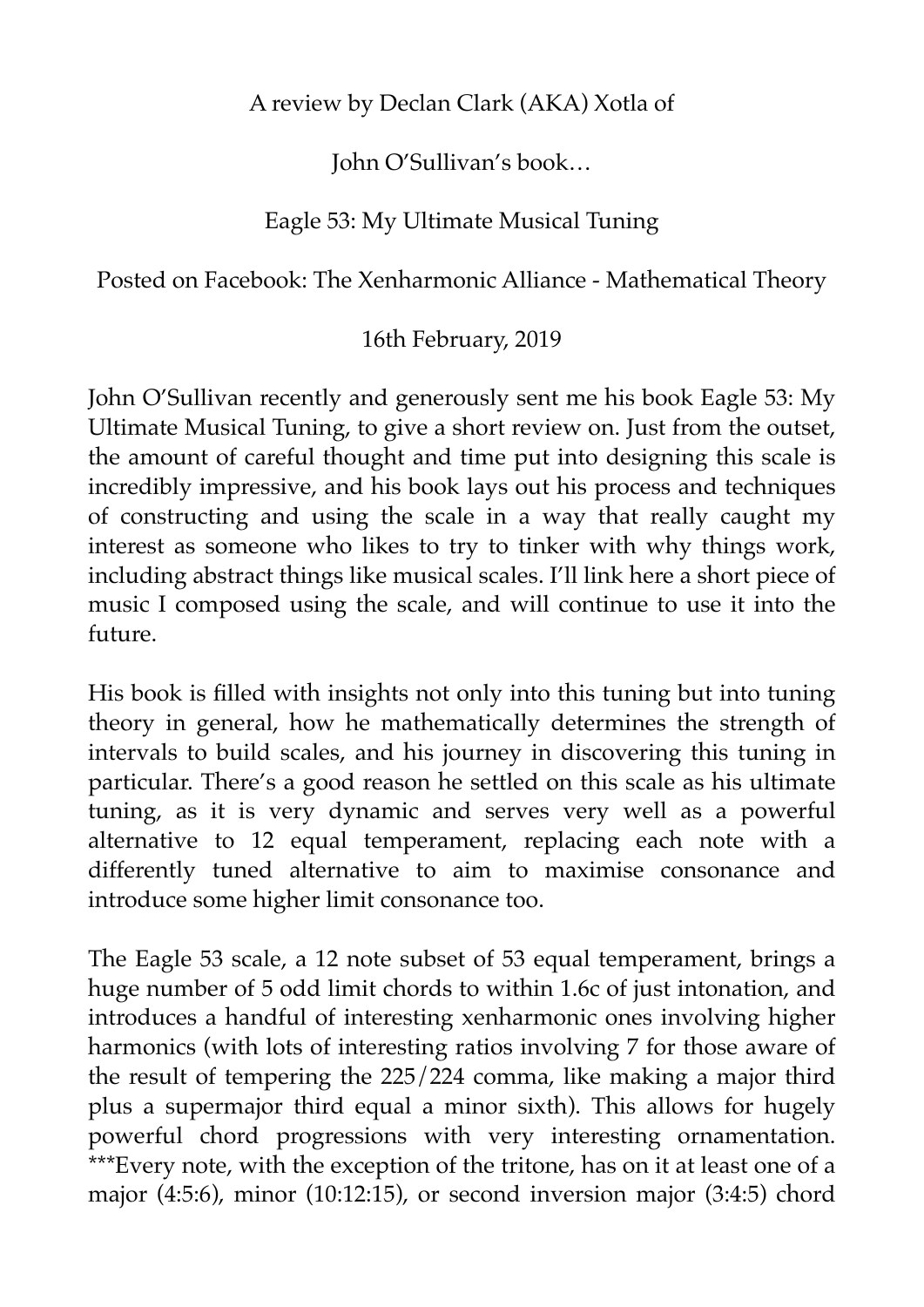within a miniscule 1.4c of just!\*\*\* The roots of these chords are within again a tiny 1.6c of 1/1, 16/15, 9/8, 6/5, 5/4, 4/3, 3/2, 8/5, 5/3, 9/5, and 15/8, making the whole scale incredibly close to just while having a huge number of chords! My understanding is that Eagle 53 aims to be an alternative to 12 equal temperament where most 12edo music could be transcribed into Eagle 53 and increase significantly in purity of most chords, and it does this very well.

While composing with Eagle 53, it outdid my expectations. This scale's flexibility in both a diatonic context and in a more exotic context cannot be understated. It never feels like a scale or progression is sacrificing purity, even when more xenharmonic chords show up around the tritone, they always feel like a natural part of the scale. I'll definitely be using it more in the future.

I believe John's book would be an invaluable resource for anyone who is looking to use Eagle 53 or particularly looking to create their own scales with some fantastic wisdom from someone who spent many years developing his own. I have already taken many of his learnings from his book and applied them to try to create my own scales with their own twists on Eagle, and to a good result. More on that in the future. I really have a very strong respect for the way this book discusses John's discoveries too, and how ever-changing theories are a natural part of learning.

The book contains detailed lists of intervals and assigned strength values, analyses of chords and what makes them work, and some really interesting and unique discussions of the construction of scales in general with reference to some of John's older scales. It also lays a really solid groundwork for people who are less familiar with tuning theory and microtonality so it never feels too complicated even when the subject manner is intrinsically complex, making it a useful resource to both knowledgeable microtonalists and those who are new to the whole tuning paradigm.

His book has definitely earned a place among my go-to compositional resources.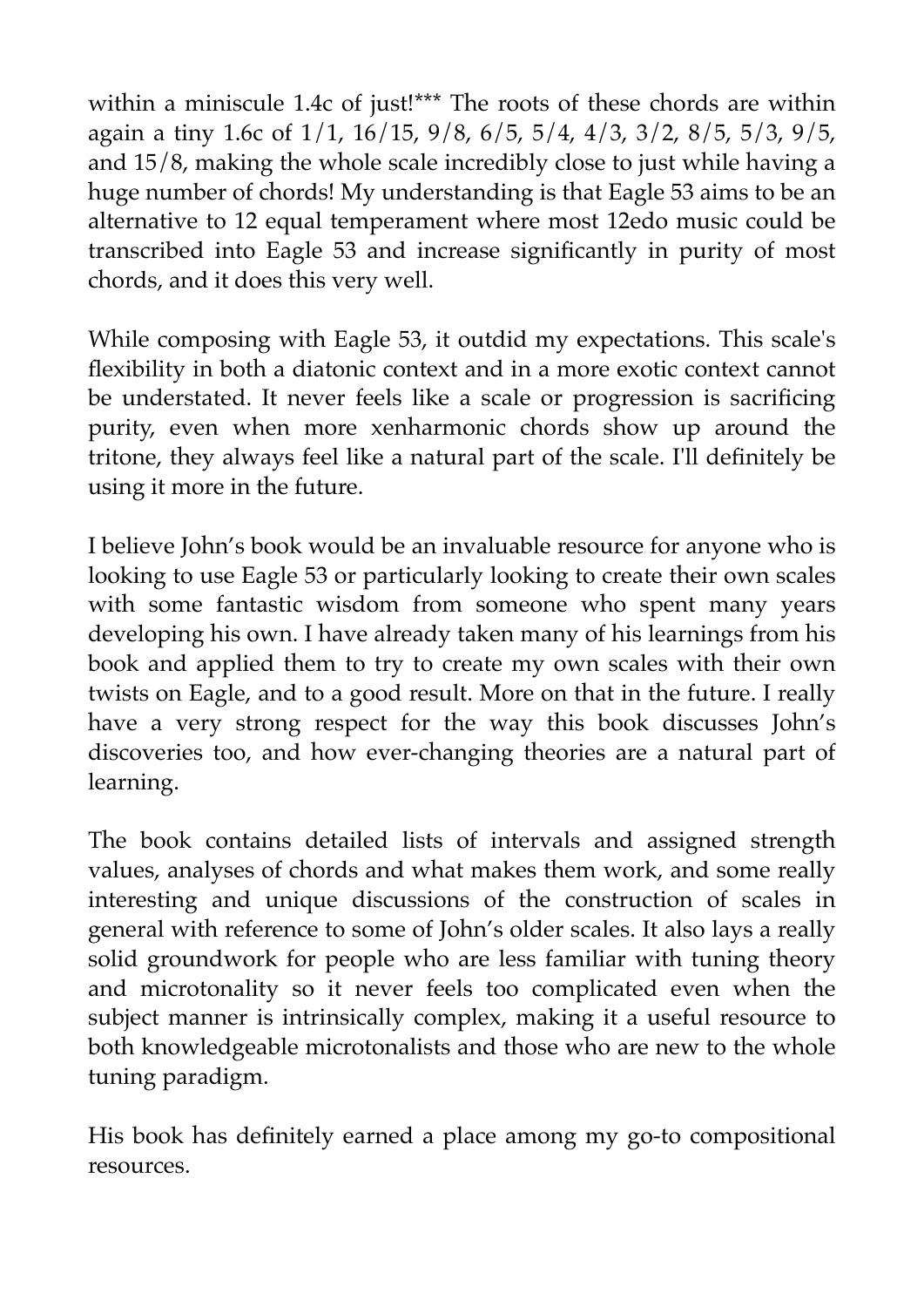Visit John's website to learn more about his tunings and to get his book! [www.johnsmusic7.com](http://www.johnsmusic7.com/?fbclid=IwAR0Rc01qWvL8X7Gxoxr2SS9xBZtOBrK5T5WAT58bAtZtiOCt_KQqxbUVUuY)

Hear my piece in Eagle 53! [https://www.youtube.com/watch?v=sIsfYQATouc](https://www.youtube.com/watch?v=sIsfYQATouc&fbclid=IwAR0Rc01qWvL8X7Gxoxr2SS9xBZtOBrK5T5WAT58bAtZtiOCt_KQqxbUVUuY)

## END OF DECLAN'S REVIEW

John O'Sullivan's words…

Declan made one mistake in his review (see the sentence beginning and ending with \*\*\*.

Eagle 53 is very close to this just scale… 1/1, 16/15, 9/8, 6/5, 5/4, 4/3, 7/5, 3/2, 8/5, 5/3, 9/5, 16/15, 2/1 Here are the chords that are available in Eagle… A Major chord is 4:5:6 or 2:3:4:5:6:8 A Minor chord 10:12:15 or 10:15:20:24:30:40 Three chords that I consider to be "beatless" are 2:3:4:6:8, and 4:5:8:10:16 and 7:10:14:20:28.

All of the intervals in all of the chords listed below are within 1.41 cents of just except for the chord on the tritone (7/5).

| $1/1$ Major and Minor                                                          |  |
|--------------------------------------------------------------------------------|--|
| $16/15$ Major                                                                  |  |
| $9/8$ 4:5:8:10:16                                                              |  |
| $6/5$ Major                                                                    |  |
| $5/4$ Minor                                                                    |  |
| $4/3$ Major and Minor                                                          |  |
| 7/5 7:10:14:20:28. (All intervals are within 8.474 cents of just $20/7~17/6$ ) |  |
| 3/2 Major and Minor                                                            |  |
| 8/5 Major                                                                      |  |
| $5/3$ Minor                                                                    |  |
| $9/5$ 4:5:8:10:16                                                              |  |
| $15/8$ Minor                                                                   |  |
|                                                                                |  |
| There are thousands of other chards available. I'm just listing the            |  |

There are thousands of other chords available, I'm just listing the obvious ones here.